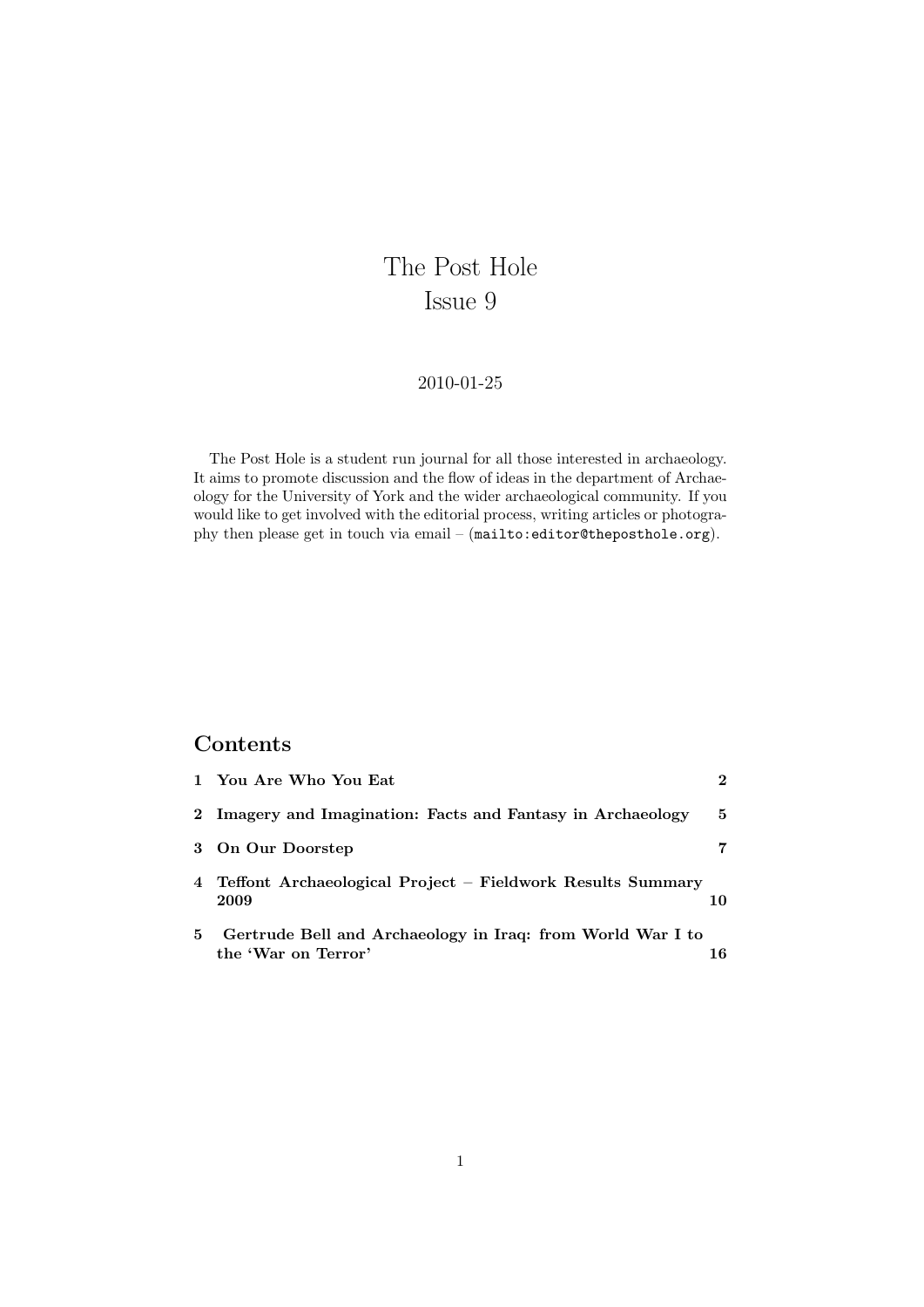### <span id="page-1-0"></span>1 You Are Who You Eat

Kirsty McCloskey (<mailto:km540@york.ac.uk>)

Few human behaviours induce more intense feelings of horror, disgust and revulsion – and fascination – than cannibalism (Stoneking 2003, 489)

In the 1960's the discovery of the Wari tribe in the western Brazilian rainforest sent a ripple of excitement through the anthropological community. A tribe that existed deep in the Amazon, untainted by the rigours of westernised society. Yet this excitement was short lived when public fascination transformed into horror and disgust. The reason? The Wari tribe indulged in ritual feasting which involved roasting and eating their dead (Conklin 1995, 75).

The above quotation by Stoneking (2003) succinctly summarises general feelings towards cannibalism both in the public and the academic community. It is a taboo subject that is assigned to the realms of political incorrectness accompanied by its friends 'savage' and 'primitive'. Traditionally, cannibalism was used as a "psychological mechanism of dehumanizing enemies in order to justify actions against them" (Ortiz de Montellano 1978, 616), namely mass genocide and dispossession by colonial powers in the Americas. Yet despite this reluctance among archaeologists to cry 'cannibalism' it never fails to generate a morbid fascination when the evidence suggests that our ancestors were indeed eating each other. The most detailed, documented case of cannibalism comes from South-West Colorado, more precisely the Mesa Verde region.

Approximately 1150AD a violent episode occurred in a small habitation in the Mesa Verde region of South-west Colorado. Seven individuals were systematically dismembered and defleshed and subsequently cooked. The remains were then discarded and abandoned along with tools on the floor of two pithouses (Billman et al 2000: 145). The detailed analysis of the site by Billman et al (2000) came under intense criticism by Dongoske et al (2000) who claimed that the former were selective with their findings in favour of the proposed cannibalism theory and that the Mesa Verde site was not clear evidence of cannibalism. Of course in order to believe this Dongoske et al (2000) had to ignore the sensational evidence uncovered by Marlar et al (2000). This evidence was in fact a preserved coprolite from the site that had been deposited after the proposed butchering and consumption of humans (Marlar et al 2000: 76). Subsequent analysis of this coprolite revealed that traces of human myoglobin were indeed present in the coprolite. The structure of human myoglobin is such that it cannot be found naturally occurring in human stool material (Marlar et al). Therefore the only way it could have been present in the coprolite is if the depositor had in fact consumed human flesh. Marlar et al (2000) have, it appears, presented convincing evidence to suggest that cannibalism was the, or one of the primary motives behind the sudden and deeply violent incident at the Mesa Verde. Of course it has been argued that this coprolite did not belong to a human but rather a carnivore (Dongoske et al 2000) however, the circumstances and the context in which it was deposited suggest quite strongly that it was human.

Yet the question remains; why? If the attack was indeed a result of starvation cannibalism (Fetterman and Honeycutt 1990; Kane 1986; Nickens 1974, Hough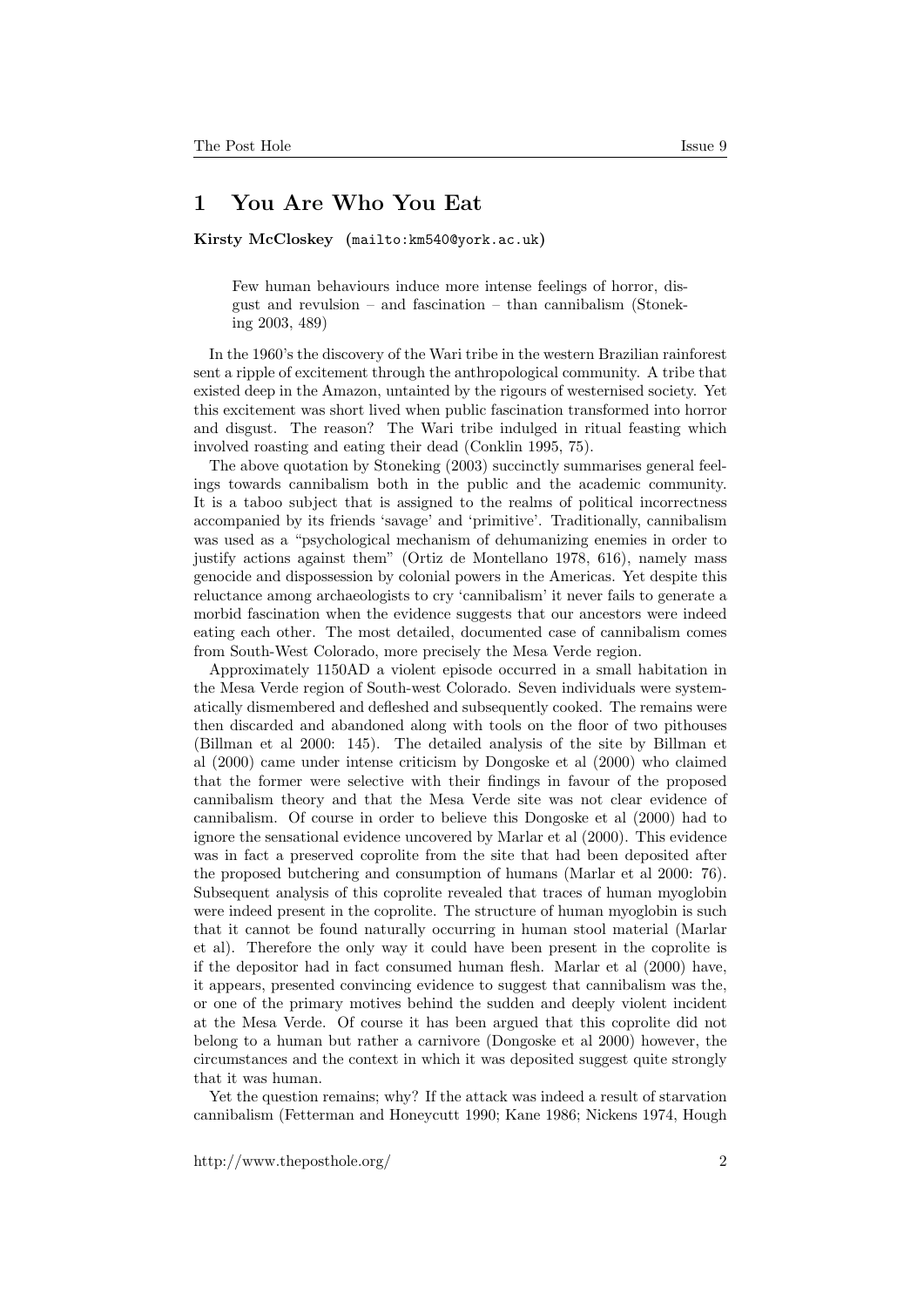1902 cited in Billman et al 2000, 146) then what was the need for the high levels of violence and the blatant disrespect accorded to the remains? The total lack of ceremony or deference sits uneasily with this writer and it is impossible to ever know what really happened but one thing that can be certain is that cannibalism did happen at this site whether Dongoske et al (2000) choose to believe it or not. Their article appears to be no more than disgruntled first nation campaigners calling for more "rigorous adherence to scientific protocol"(Dongoske et al 2000) when it is already clear that in depth scientific study has taken place. I am by

no means suggesting that their motive for writing the article is purely political. Indeed, their emphasis on a more open and reflexive archaeology is entirely relevant. Furthermore I agree that archaeologists should always make 'ethnicity and group identity' an important priority (Dongoske et al 2000, 188) when studying remains and speculating over their fate. However, they must also accept that cannibalistic acts may have been part of this Pueblo culture.

Cannibalism is an extremely contentious issue in archaeology as I have attempted to demonstrate. This of course is indicative of the conditioned westernised response whereby cannibalism is a vile act that should only be carried out as the last desperate resort of a starving man. It is fair to say that little is understood about the ritualistic nature of cannibalism. Referring to the aforementioned Wari tribe, Conklin (1995) writes, "the material motivations associated with endocannibalism were not biological needs. . . but concerns with structuring cultural meanings in regard to human-animal relations that were essential, not just to subsistence but to the entire social order" (1995, 95). Their intentional acts of cannibalism are linked to their belief in recycling energies and reaffirming socio-ecological security (Conklin 1995, 94). This act transcends the nature-culture barrier erected by Levi-Strauss (Conklin 1995). Cannibalism is symbolic of life's continuity after death as those that have passed on are joined once again with nature. There does not appear to be anything inherently barbaric about this deeply spiritual tribe's treatment of their dead. Indeed it is extremely emotive and displays a deep understanding of humanity's relationship with the earth.

In summary, I would like to refer to Marlar et al (2000, 77), "cannibalism has occurred in a wide range of societies for a wide variety of reasons. . . we hope that the debate will shift from whether or not cannibalism occurred to questions concerning the social context, causes and consequences of these events". Wiser words were never spoken – cannibalism did and still continues to happen for whatever reason and by refusing to approach it with an objective frame of mind we can never fully appreciate or begin to understand the function it played in past society. Cannibalism must now part with its friends 'savage' and 'primitive' and be elevated to join the ranks of the 'symbolic' family whether it be cultural, biological, economical, political or simply 'spiritual'.

#### Bibliography

• Billman, B. R., Lambert, P. M., and Leonard, B. L. (2000) 'Cannibalism, Warfare and Drought in the Mesa Verde Region during the Twelfth Century A.D.' American Antiquity 65 (1): 145-178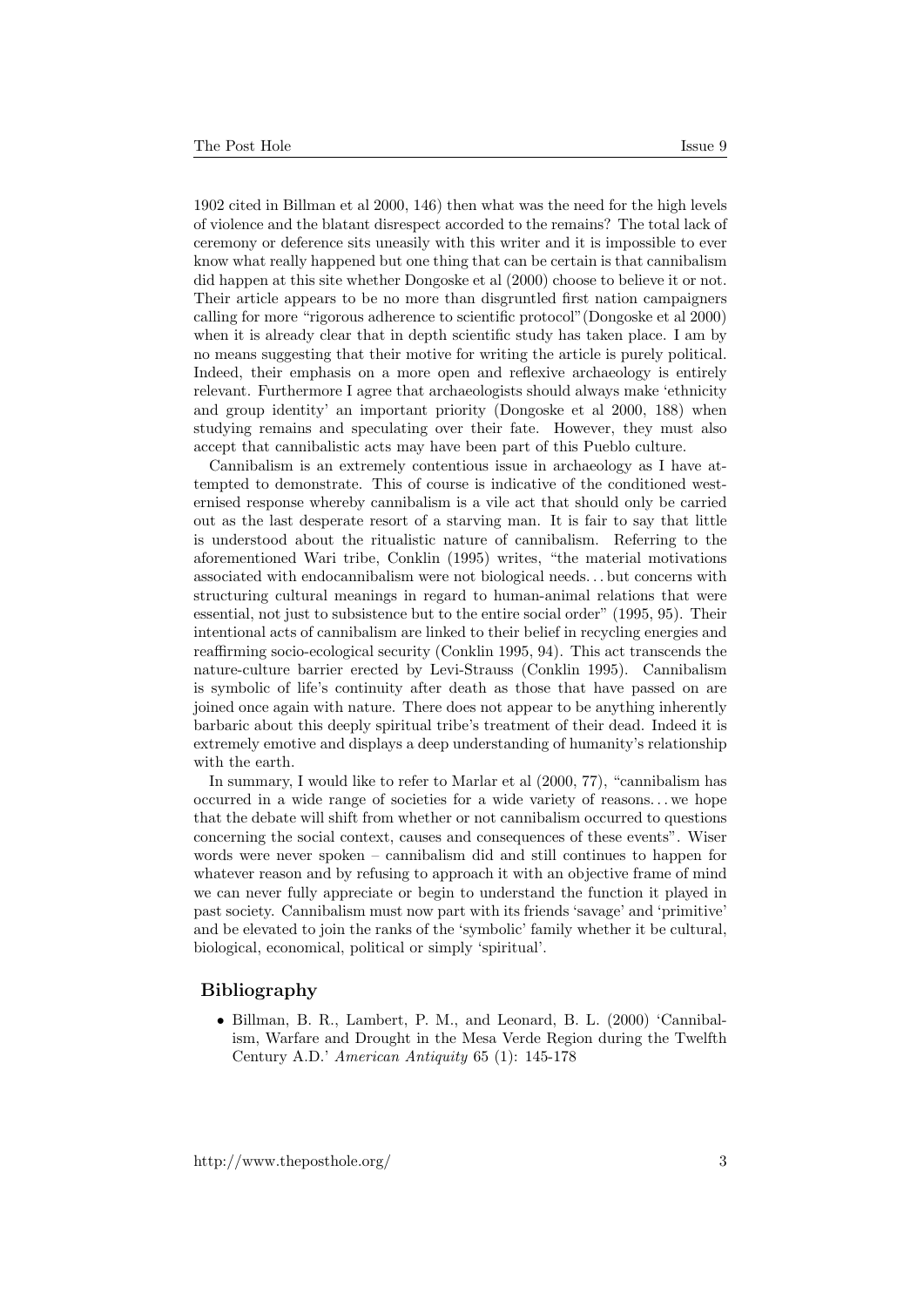- Conklin, B. A. (1995) "'Thus are our bodies, thus was our custom" mortuary cannibalism in an Amazonian society.' American Ethnologist 22 (1): 75-101
- Dongoske, K. E., Martin, D. L. and Ferguson, T. J. (2000) 'Critique of the claim of cannibalism at Cowboy Wash.' American Antiquity 65 (1): 179-190
- Marlar, R., Leonard, B., Billman, B., Lambert, P. and Marlar, J. (2000) 'Biochemical Evidence of Cannibalism at a Prehistoric Puebloan Site in Southwestern Colorado.' Nature 407: 74-78
- Ortiz de Montallano, B. (1978) 'Aztec Cannibalism: An Ecological Necessity?' Science 200 (4342): 611-617
- Stoneking, M. (2003) 'Widespread Prehistoric Cannibalism: easier to swallow?' Trends in Ecology and Evolution 18 (10): 489-490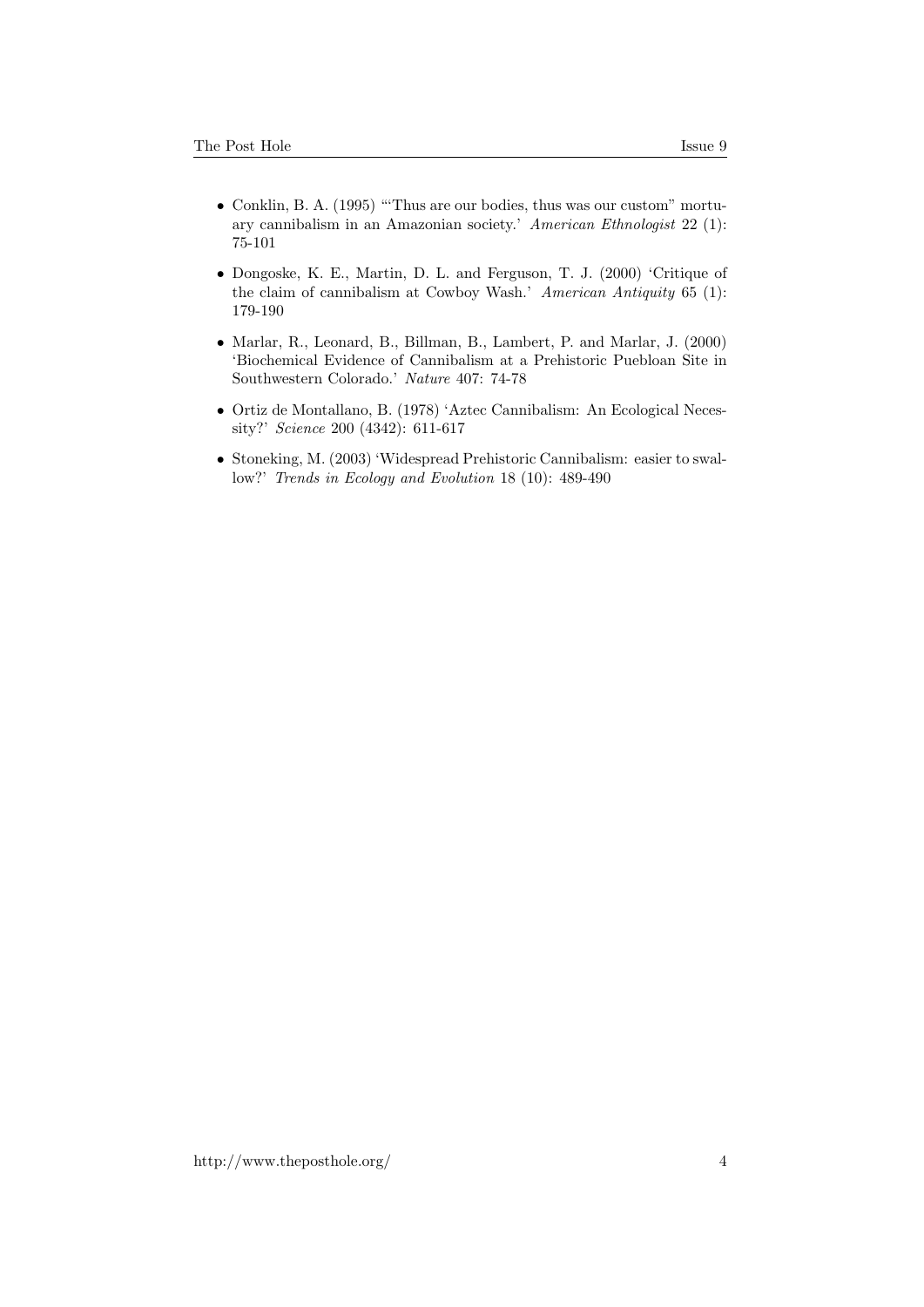## <span id="page-4-0"></span>2 Imagery and Imagination: Facts and Fantasy in Archaeology

#### David N. Farnell (<mailto:dnf500@york.ac.uk>)

The use of an artist's interpretations in archaeological books and articles, as well as those on television, such as the work of Victor Ambrus, Time Team's Illustrator, are quite often deceptive. The images shown are often composite, showing everything the site has to offer on a small scale, rather than its true nature, where it is spread out over a vast distance. In books, such as Recreating the Past (Ambrus and Aston 2001); liberties are taken and the past reinterpreted to show an idealistic representation of a site or period. The facts which are unknown are often covered; for example by the clever use of weather, such as snow which can be used to obscure site features and hide the detail; and facts known are often exaggerated or misrepresented.

The way interpretative images in archaeology are displayed often appears to be fact rather than interpretation, although the images often say reconstruction underneath this is usually ignored by the reader and taken as reality. Examples of this include the interpretations of Stonehenge, ([http://tinyurl.](http://tinyurl.com/y9uzf2m) [com/y9uzf2m](http://tinyurl.com/y9uzf2m)) Grime Grave (<http://tinyurl.com/yhl6ped>) and Star Carr, (<http://tinyurl.com/ybs79ds>) and these are to name but a few. One of the problems with these images is that they show things for which there is no evidence; such as the Star Carr image which shows a boat and the image of the timber phase of Stonehenge displaying a small village which has yet to be found next to the outer ditch. The idea of showing these features is sometimes a good idea to suggest to the public what could have happened; however, due to the lack of supporting evidence for these ideas, they should not be used. These images are often not selected for their archaeological accuracy but for their romanticism. The main problem with these images is that the artist only demonstrates one reconstruction of an infinite amount of possibilities and the images are portrayed as if they are reality. This is where Verfremdungseffekt comes in.

Verfremdungseffekt is the German word for the distancing effect; sometimes used as a theatrical or cinematic device to make the audience realise that the performance is artificial and that they are viewing a portrayal of the subject that has been created by the artist or director . This means that the audience does not get drawn into a falsified world. Although quite often the aim with a cinematic or theatrical performance is to draw the audience in and captivate them, some directors prefer not to do this and use a far more abstract approach, like Verfremdungseffekt.

The use of Verfremdungseffekt in archaeology is rare. Usually the artist wants to make the image seem more realistic to the public; even if this is not a true representation. There has however recently been a project based around the Mesolithic site of Star Carr, in Yorkshire, specifically the antler frontlets discovered there and their alleged shamanistic origins . The Enkyad Animation project is the work of two University of Bradford Students Alex Higgs and Patrick Hadley who have employed the idea of Verfremdungseffekt in their visual interpretations of the Star Carr antler frontlets. Phase one of their project can be seen on their website here (<http://tinyurl.com/yazpo6d>). The animation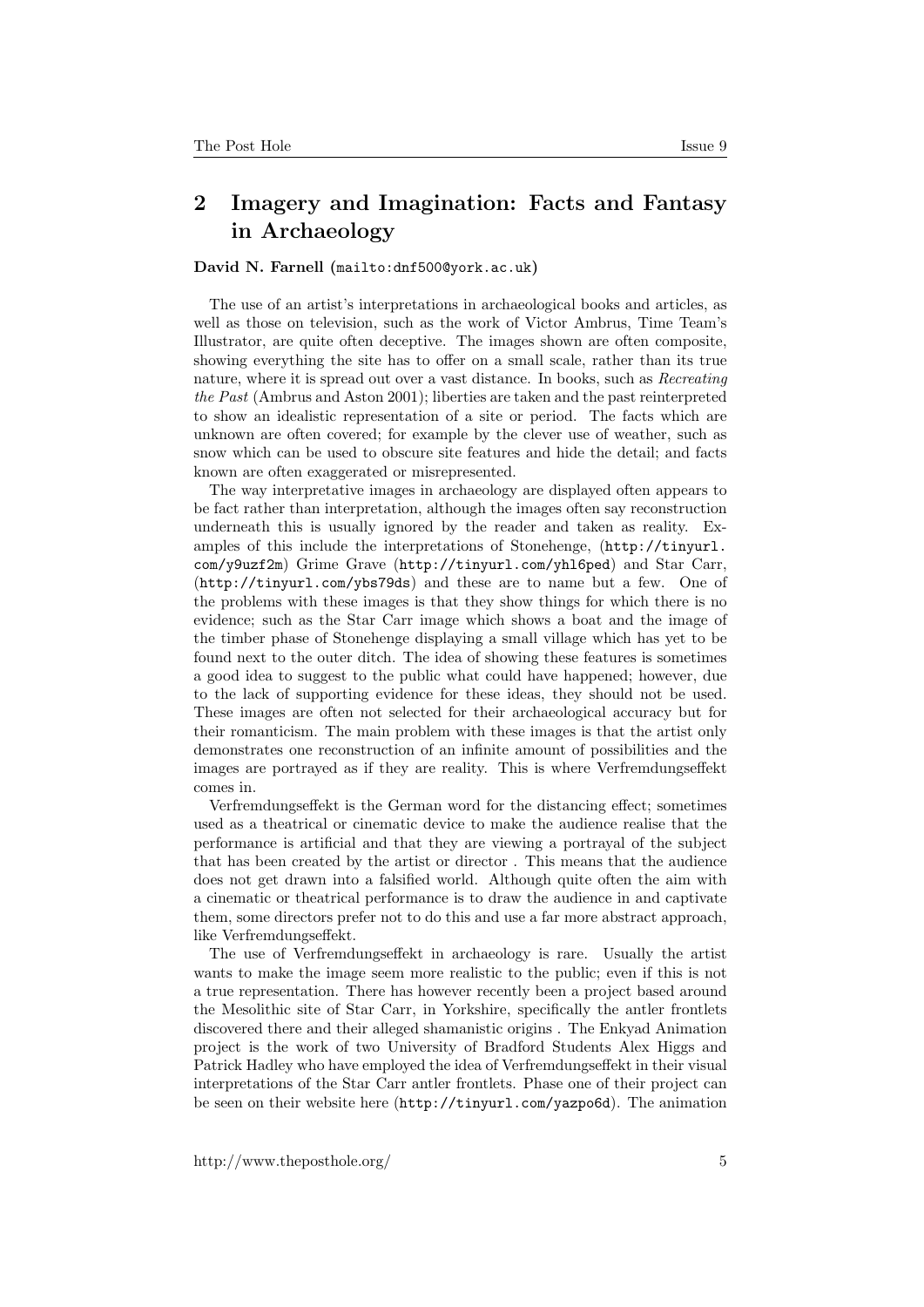is a very clever way of showing the well known theory of the shamanistic roots of the antler frontlets and challenges the audience to think more about the interpretation rather than to just accept it as fact. The use of colour and design make sure that it cannot be mistaken as reality and comes across as an idea. The use of music and speech as well as image appeals to a broad range of senses and make it more accessible to a wider audience. If this were applied to more sites then I believe that Verfremdungseffekt would be a worthwhile addition to the representation of the archaeological record.

The use of other senses such as sound; does not work as effectively in other circumstances and is open to misuse as well. Live action displays like the Jorvik Viking Centre, York, mislead the public by only showing one possible interpretation of the noises and surroundings of Viking York. Although Jorvik is based on archaeological evidence, there is no way to really know what York would have been like during this period. As all interpretation of data is subjective, the incorporation of the Verfremdungseffekt approach is needed to show that what is presented is not necessarily what happened.

For museums and live action displays such as the Jorvik Viking Centre the use of Verfremdungseffekt is the way forward and the innovative nature of the Enkyad Project is ideal for this type of display. The Enkyad Project recently won the runner up prize at the University of Bradford's *Think Business* contest. I look forward to seeing the second phase of the Enkyad Project and hope it is the forerunner to many such projects.

You can keep up to date with the Enkyad Projects on their website Enkyad Projects on their website (<http://tinyurl.com/yazpo6d>) and the Facebook Group, (<http://tinyurl.com/yjfat8f>)

#### Bibliography

- Ambrus,V. and Aston, M. (2001) Recreating the Past, Tempus, London.
- Anon.(2010)'Alienation effect' In Encyclopaedia Britannica ; Encyclopaedia Britannica Online: <http://www.britannica.com/> Accessed January 24, 2010.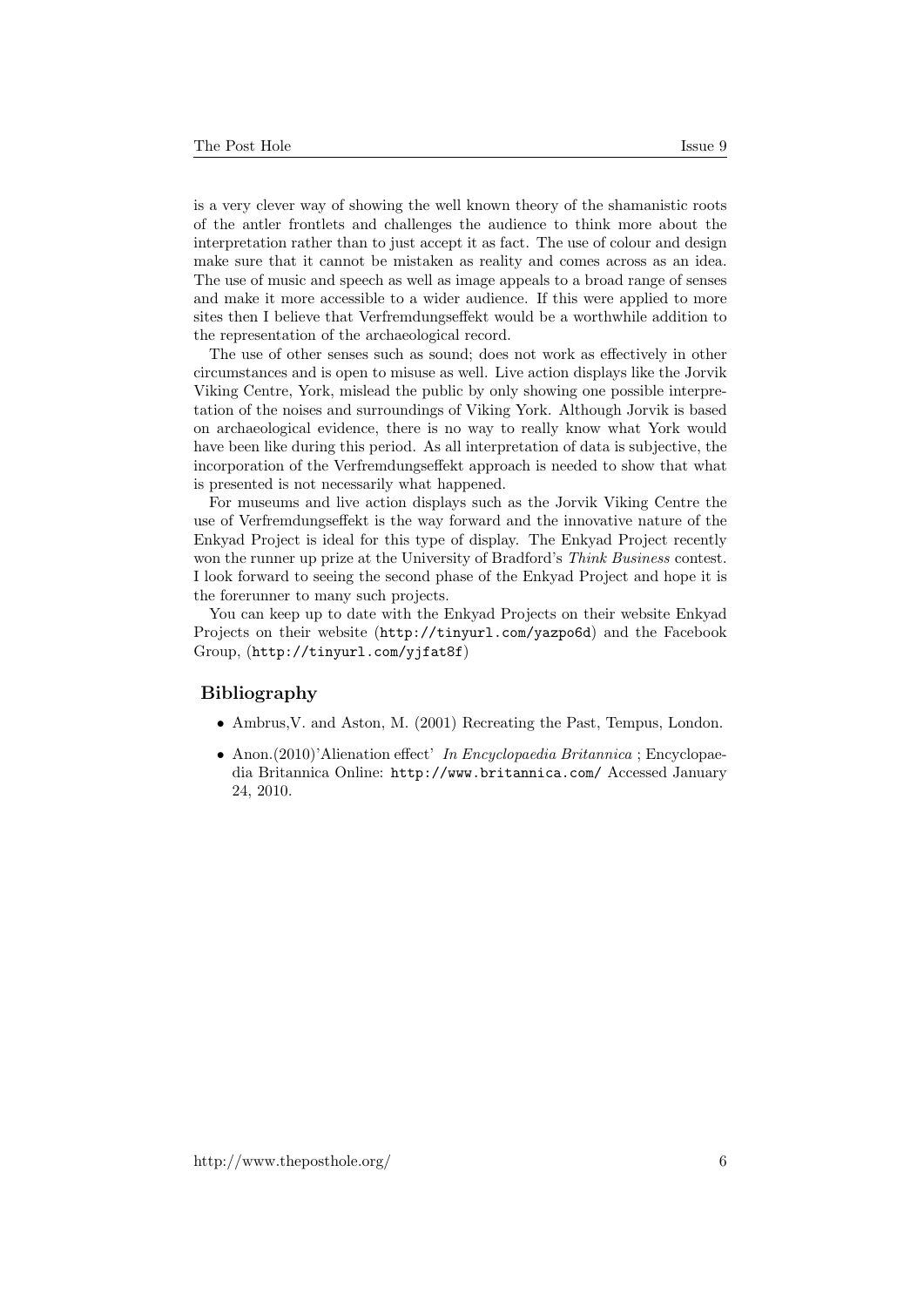### <span id="page-6-0"></span>3 On Our Doorstep

#### Adam Cliff (<mailto:ac593@york.ac.uk>)

This article is the first of a pair (the second to be in Issue 10) considering 2 examples of how the people of York interact with their heritage. Raindale Mill is 'on our doorstep' and The Posthole wishes to draw attention to it and celebrate the successful preservation of this building as well as support its continued preservation and display at the York Castle Museum.

#### The Phoenix by the River Foss – Raindale Mill

#### Rise

Nestled in a secluded cleft at the foot of Raindale Valley, North York Moors, Raindale Mill once sat. In its current location, on the bank of the Foss, the mill is passed by hundreds every day who are unaware of the journey it has taken to get there. Two hundred years ago, William Sawdon and his family, who lived in the cottage, installed a waterwheel and milling machinery.



Figure 1 – The waterwheel (Credit:David Harker).

Like many North Yorkshire mills, it was small. One pair of stones ground the locally grown wheat, barley and oats. It served the local area with flour and meal, some of which was used to feed livestock.

#### Decline

Life at the mill carried on as usual for a number of generations. William Sawdon was succeeded by Henry Boulton and he was succeeded by his son, Henry Boulton Jnr.

In 1915, the stream that fed the waterwheel changed course. The mill could no longer generate power to grind the wheat, and it fell into disrepair. It is here, at the death of the mill, that its journey really begins.

#### Rebirth

Dr. John L Kirk had a passion. He collected ordinary everyday objects, and in 1938, opened the doors of the York Castle Museum in order to preserve and display these objects for future generations. Mr. Boulton was a patient of the doctor and offered him the mill for the grounds of his newly opened museum.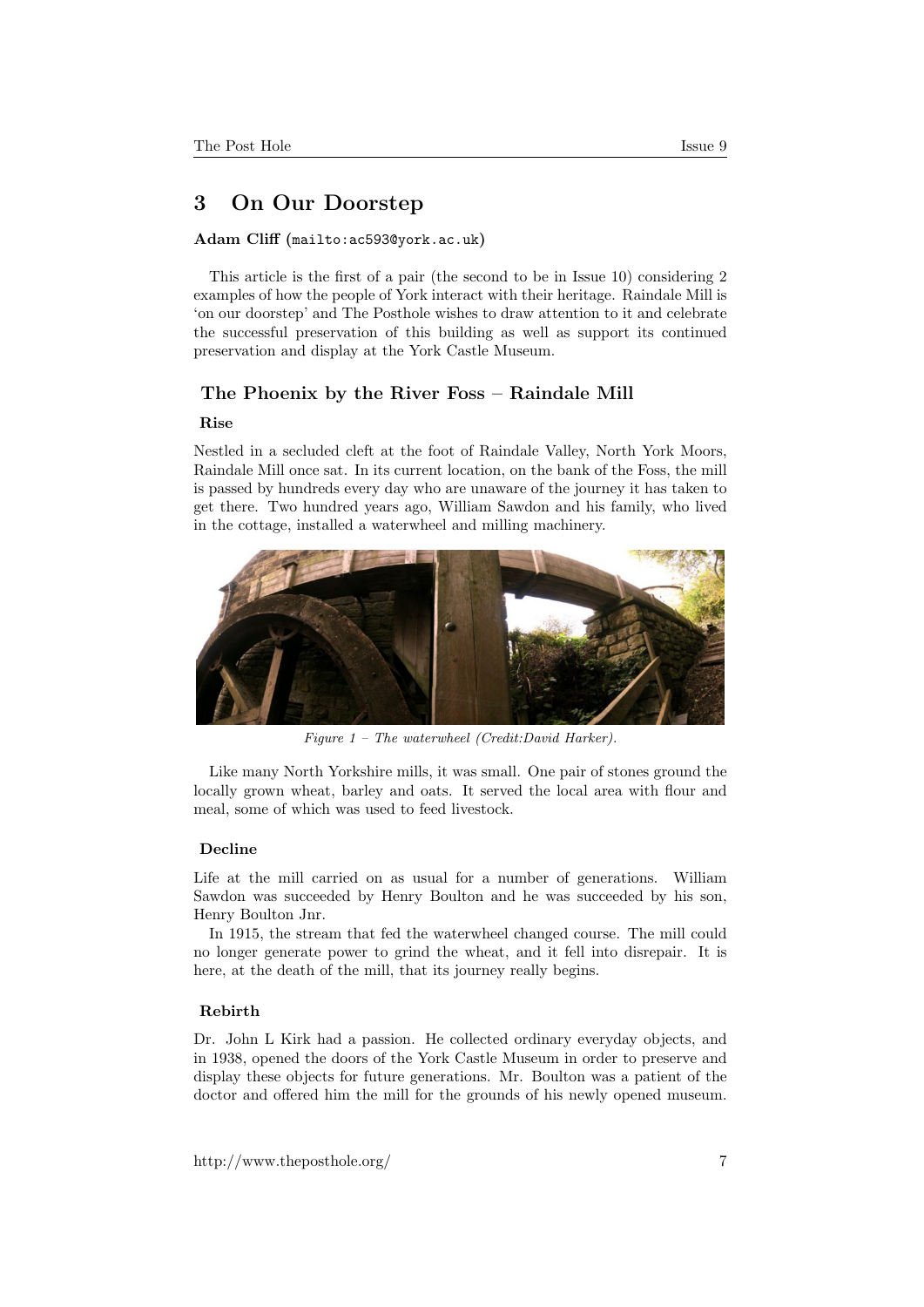Dr. Kirk accepted his offer, and a new chapter in the mill's life sat poised, ready to be written.

But like so many other projects begun at the start of the 20th Century, the Great War intervened. Other economic factors and a second World War meant that work did not begin on the relocation of the mill until 1953. By this time, the mill had been sat idle for nearly forty years and many of the mechanisms within the mill had degraded beyond repair. Determination won through. The mill we see today is actually an amalgamation of parts from mills across Yorkshire, a sort of 'Frankenstein's Mill'.



Figure 2- The reconstructed interior of the mill. (Credit:David Harker).

On the 23rd March 1966, the process was finally completed. The mill had risen from the ashes and now sits on the banks of the River Foss. The machinery inside still works and is today worked by volunteers who demonstrate what life would have been like at the mill for the likes of William Sawdon and Henry Boulton and their families.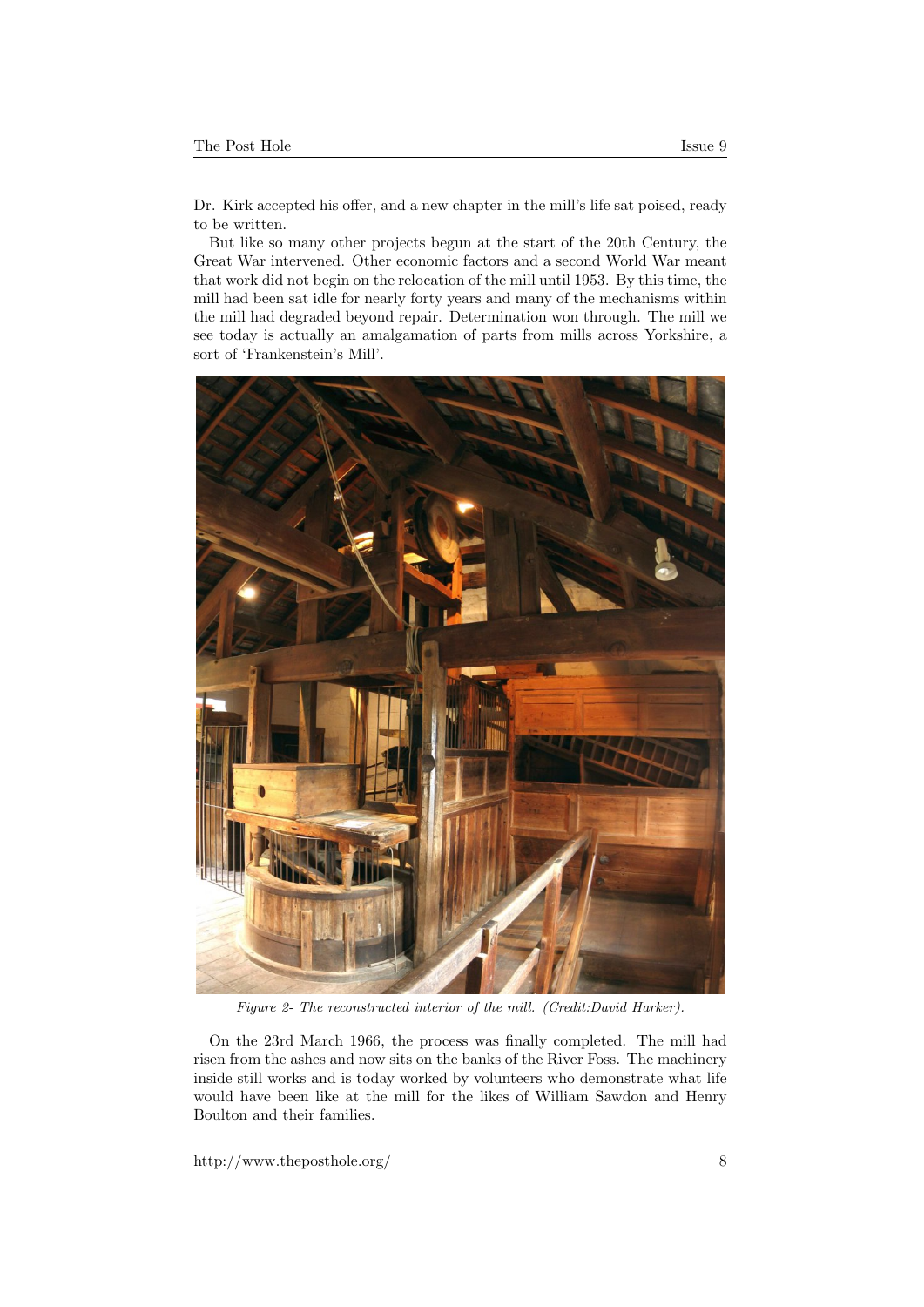The museum currently has the support of around 150 volunteers. Many help out with behind-the-scenes curatorial tasks, handling the collections and preserving them for the future in addition to making them ready for display. Others deal with the visitors, going into displays and interacting with the audience, ensuring they handle objects safely, while also giving them added information and answering questions. They bring the past to reality. Without

volunteers, the Museum would be unable to run and with this in mind The Posthole urges its local readers to spare an hour or two a week to help keep this fascinating exhibit running. Fiona Burton, Volunteers Manager at the museum, is looking to expand the

project, with the aim of opening the Mill more days a week. It is an interesting exhibit, complete with hands-on displays.

I would like express my thanks to Fiona Burton, Sherri Steel and Martin Watts for their help in producing this article, as well as to Dave Harker for providing the photographs.

If you are interested in offering your time or expertise towards this, or any other York castle Museum project, you can contact Fiona Burton, Volunteers Manager at fiona.burton@ymt.org.uk. (<mailto:fiona.burton@ymt.org.uk.>)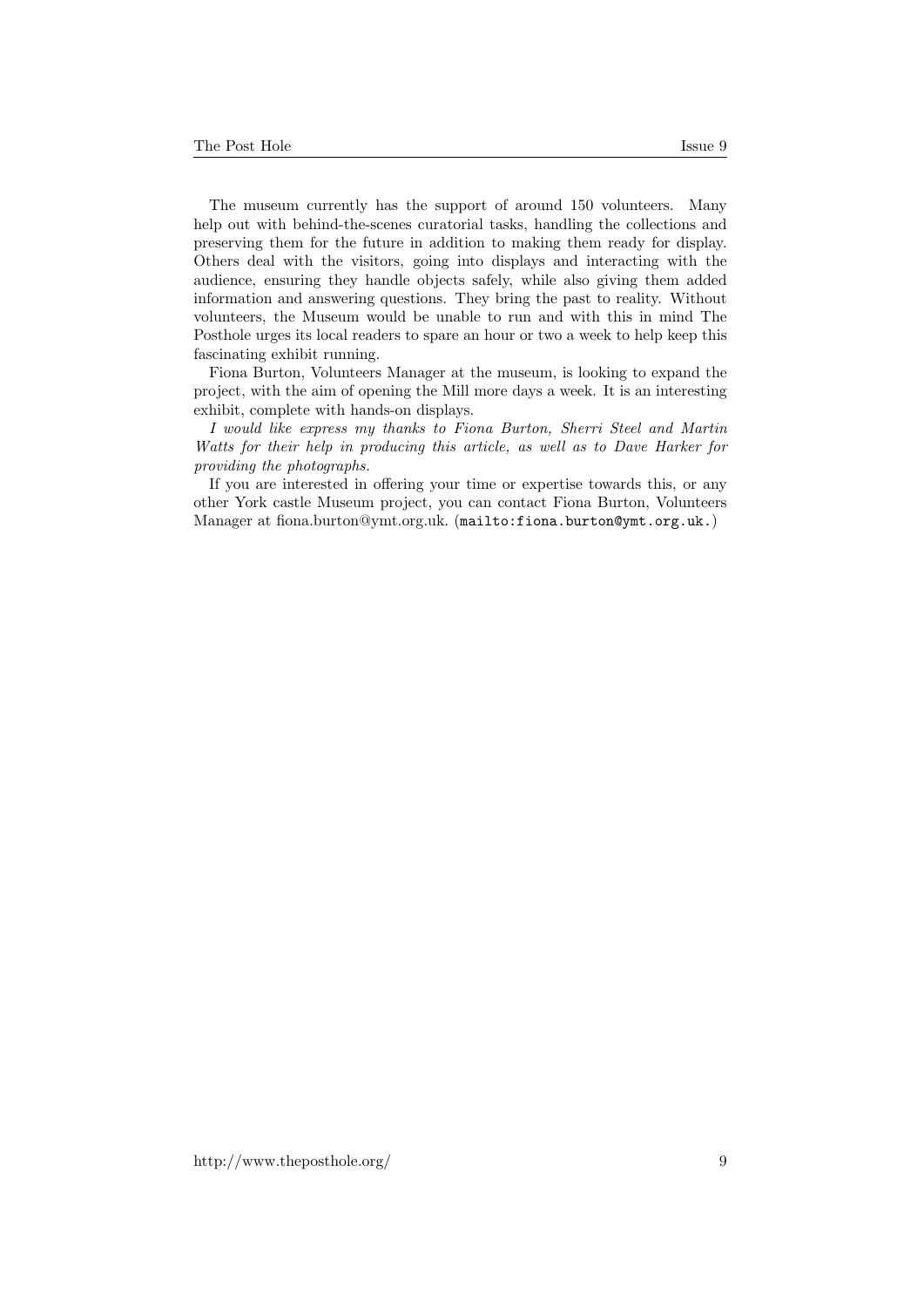## <span id="page-9-0"></span>4 Teffont Archaeological Project – Fieldwork Results Summary 2009

#### David Roberts (<mailto:dr522@york.ac.uk>)

The Teffont Archaeological Project has been running since 2008 and aims to further understanding of the archaeology of the village of Teffont Evias in south Wiltshire (see Figure 1), in particular the late Iron Age, Roman and Early post-Roman periods. The previous season's work had identified several areas of Iron Age and Roman occupation through desktop research, geophysics and fieldwalking, and produced a report summarising the current evidence for how the inhabitants of Teffont acted within the landscape during the Roman period, and the changes between the Iron Age and Roman period (Roberts, unpub. 2009). The research team from York and the local community felt that the project should be taken further due to the significant research potential of the area (Draper 2006, 7-8). To this end another season of fieldwork was undertaken in 2009.

The 2009 fieldwork season of the Teffont Archaeological Project had two main research objectives. First, to provide definite locational evidence for Roman domestic settlement in Teffont Evias, and secondly, to begin to place such settlement in its wider landscape context. The fieldwork undertaken consisted of field-walking, geophysics, topographic survey and test excavations. Fieldwork was focused on the 'Glebe' field, which had produced large quantities of Roman pottery, including much samian ware, when field-walked in the previous year (see Figure 2). Geophysical and topographic survey and field-walking were also undertaken elsewhere in the village, and produced evidence for another probable Roman occupation site. An 80x80m area of the Glebe, covering the central area of the field, was surveyed with both magnetometry and resistivity, taking some 25600 readings. Both sets of results showed an area of intense activity corresponding with the concentrations of pottery discovered the previous year, as well as other areas of archaeological remains. Two test trenches were cut across the edges of this activity area, and three test pits cut elsewhere in the grid to ground-truth the geophysics results. One test pit placed deliberately in a blank area of results found no disturbance, as expected. Another placed in a blank area closer to the activity area found no archaeological features, but a number of pot sherds, predominantly Dorset black burnished ware, a local high status ware dating from the mid-Roman period. The third test pit, placed across an area of confused results, produced an arc of stone that may be the top of a boundary feature, together with large body sherds of black burnished ware, nails and animal bone. Deposits indicated multiple layers of use, although time constraints did not allow excavation to natural.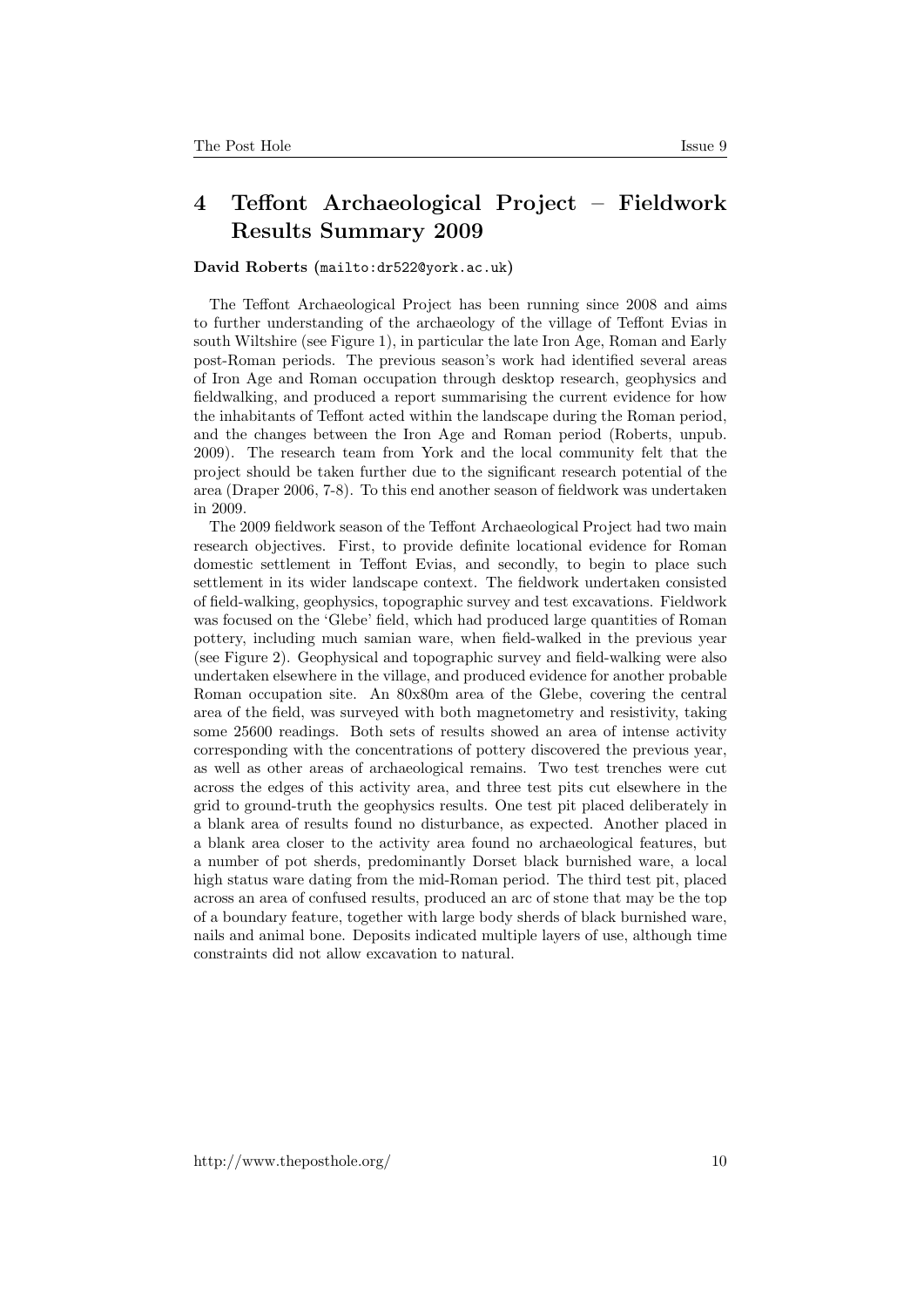

Figure 1 The location of Teffont within south-west England, shown by a red dot. Reproduced from Ordnance Survey map data by permission of Ordnance Survey, Crown copyright.

Test trench A produced two main activity zones, separated by a limestone rubble boundary. The first, a large pit, contained an articulated cow skeleton, associated with the closure of the deposit (see Figure 3). The second, in the opposite corner of the trench, contained nails and other metal artefacts.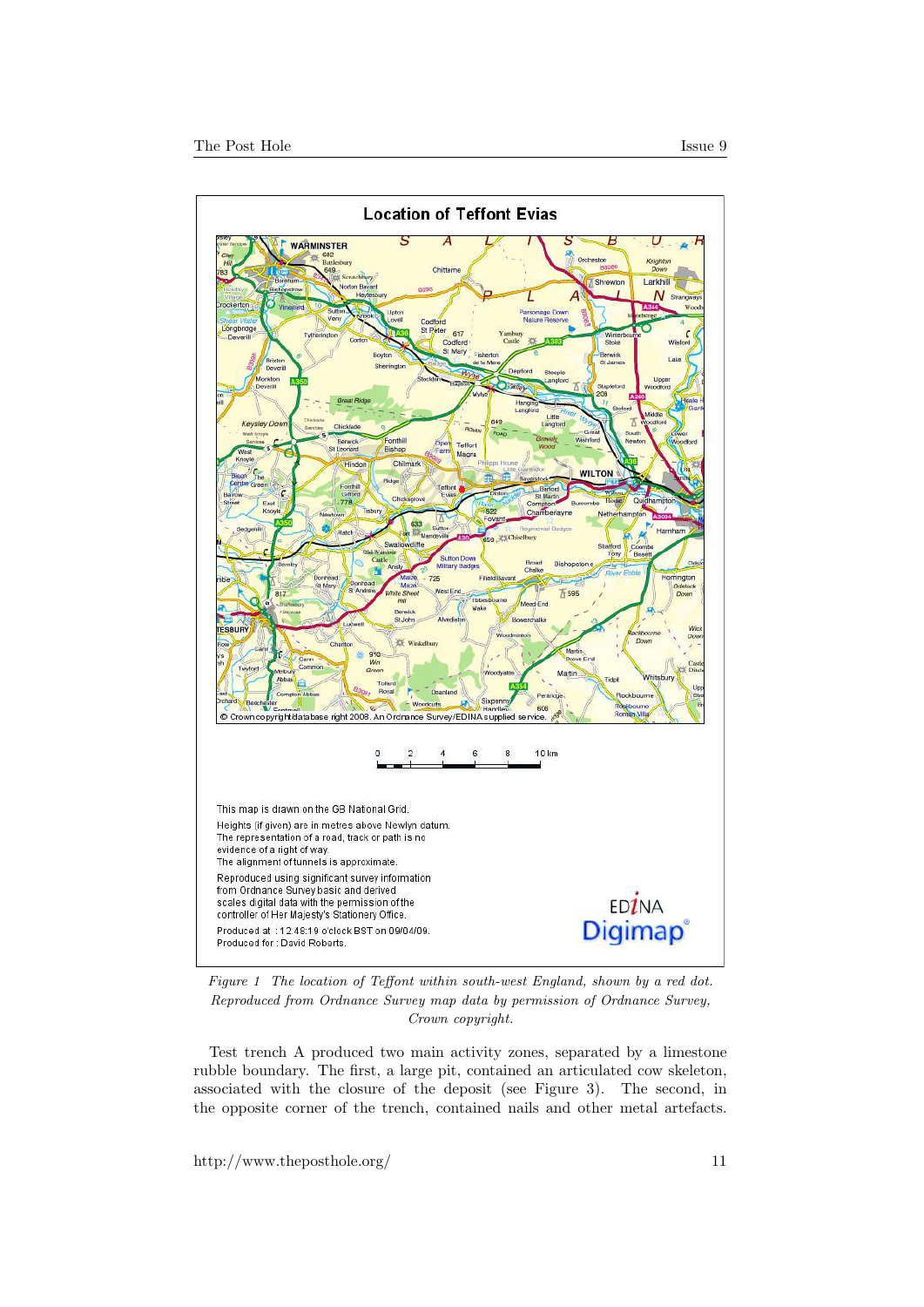

These areas are likely to be areas of domestic activity peripheral to the main occupation, the edge of which was discovered in test trench B.

Figure 2 – Distribution of Roman pottery in the Glebe field, illustrating the area field-walked in the context of the research area. (Credit: author).

Due to the intensity of archaeological activity in trench B it was not excavated beyond the first several layers. The upper layers present were very likely the collapse of a substantial wall, which seems to have included opus signinum, and been founded on substantial masonry blocks. A door lintel is clearly visible (see Fig.4), and many finds were excavated, including substantial quantities of pottery (including Samian ware), metal and a possible tesserae tile. That this building was a high status domestic occupation site seems very likely due to quality of finds derived from it, and the quality of construction and materials.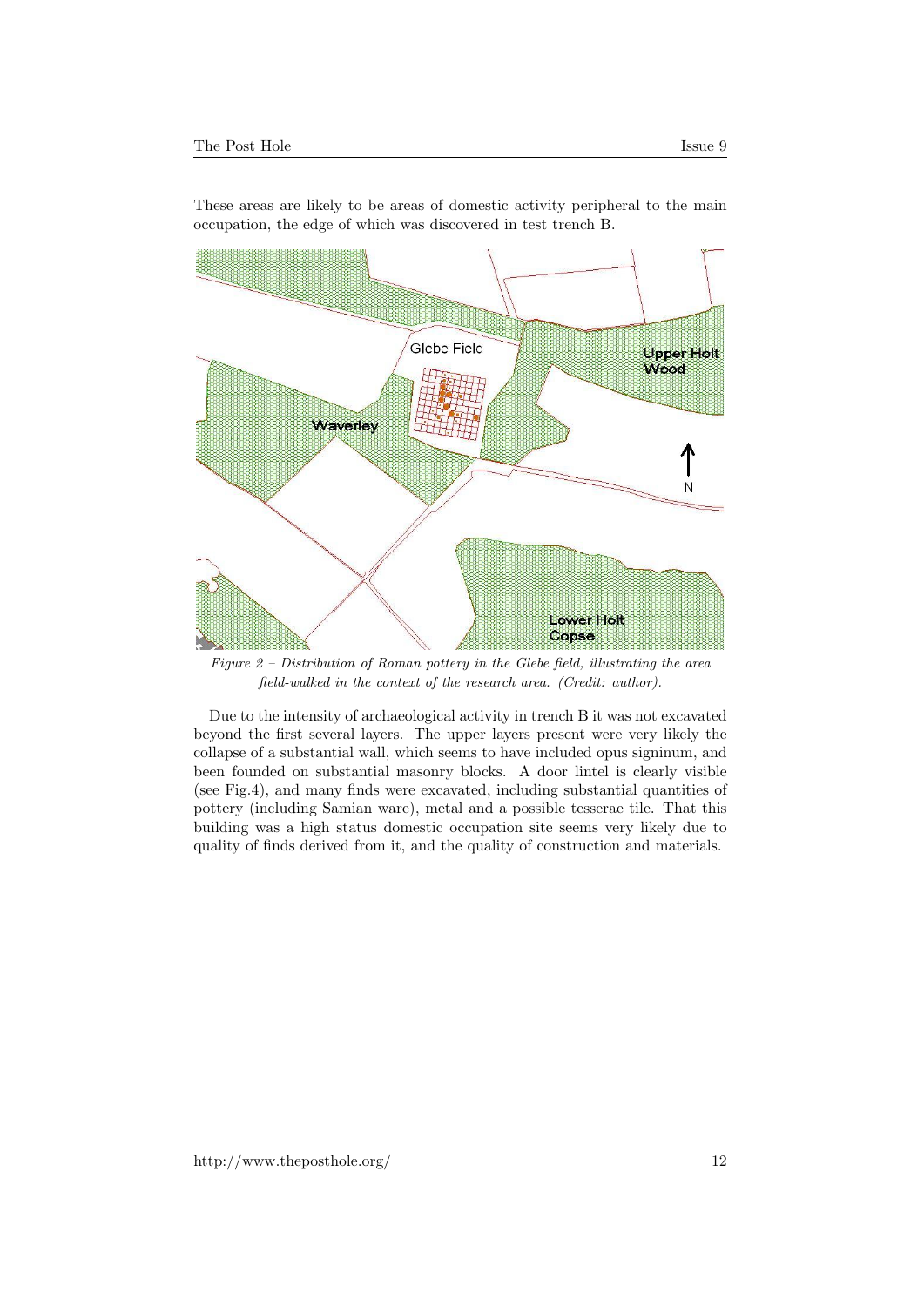

Figure 3 Articulated cow skeleton in NW corner of Test Trench A. (Credit: author).

An aim for the following season will be to fully excavate this trench, and attempt to establish the relationships between the exterior activity areas and the occupation site. The proximity of the site to a probable Romano-British shrine in Upper Holt Wood (Grinsell 1957), on the ridge above the field may indicate a religious aspect to the site. These aspects will be fully elucidate, and the context of the site discussed in the full site report for 2009, currently being completed.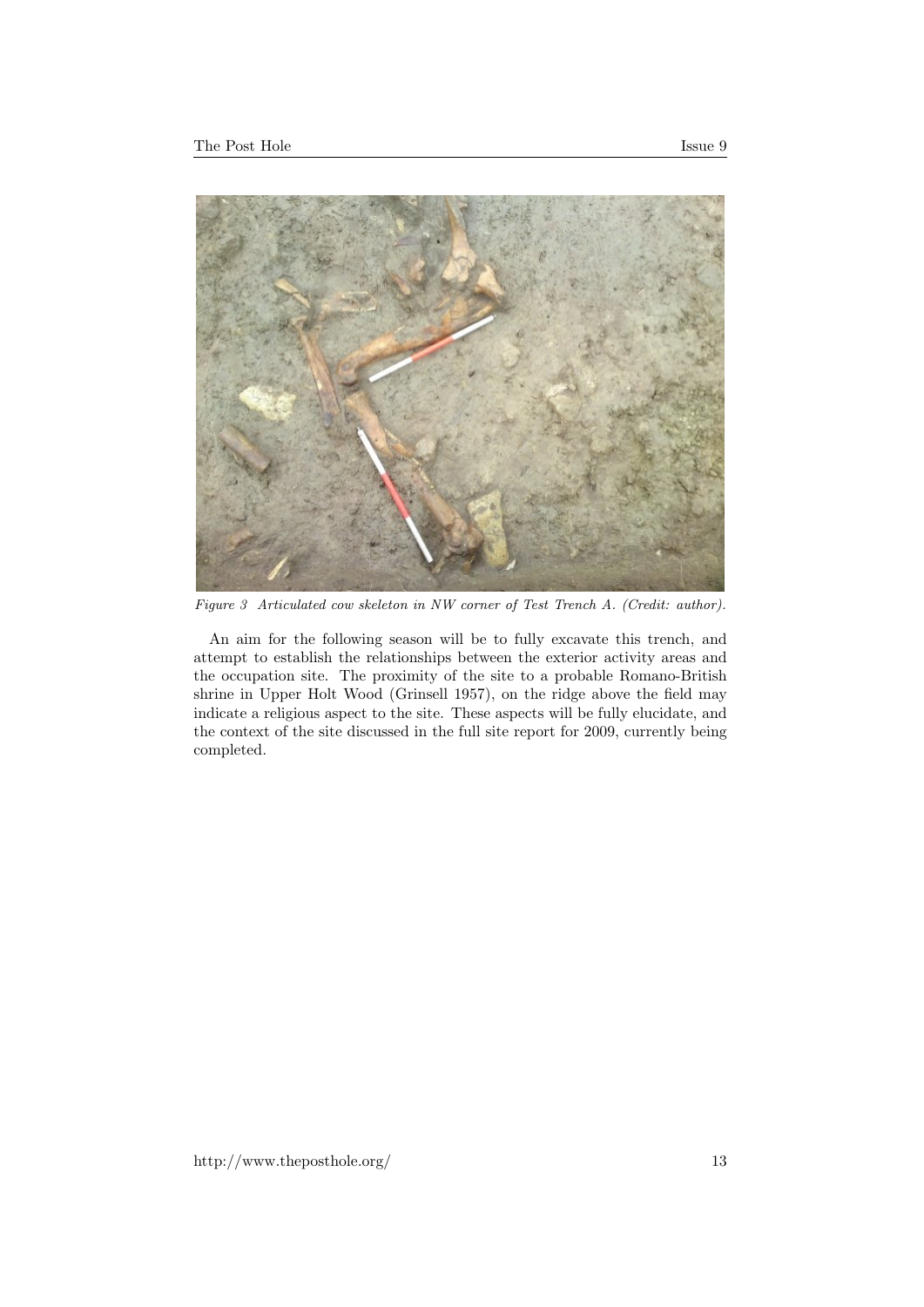



Figure 4 Door lintel stone in test trench B. (Credit: author).

Following the 2009 season's discoveries, the team plan to continue working with the local volunteers and community to research Teffont's heritage. One of the most important aspects of the project is its use of multiple methods, and fresh approach to open discussion from all participants regarding methods and interpretation. This allows a training process to take place which has proved immensely rewarding for both project management, students and volunteers. In 2010 fieldwork opportunities are available for 20 University of York students, whether under-graduate or post-graduate, and these will be subsidised substantially by ArcSoc for paid members. To give some idea of the experience available, one of our team members last year, a third year at the time, has provided excerpts from her dig diary.

#### Teffont Dig Diary, August 2009. Samantha Rowe

Last summer a few of us dedicated York archaeology students spent 3-4 weeks in a big field in the Wiltshire countryside trying to uncover the mysteries of the surrounding Roman landscape. We were based in a quaint little village called Teffont Evias; a place with a long and varied history. Our task was to uncover information about the Roman occupation of the area with very little time and a very small workforce!

Here are a few selected extracts from our Dig Diary 2009, courtesy of me, Sam Rowe; a graduate of York and future excavation supervisor for the 2010 dig.

The first two weeks on-site were spent carrying out geophysical surveys (weather permitting) in a huge field known as 'The Glebe'. A lot of hard work and plenty of hay splinters later and we were able to identify interesting areas to put in some test pits. Sometimes on 'bad weather' days, the team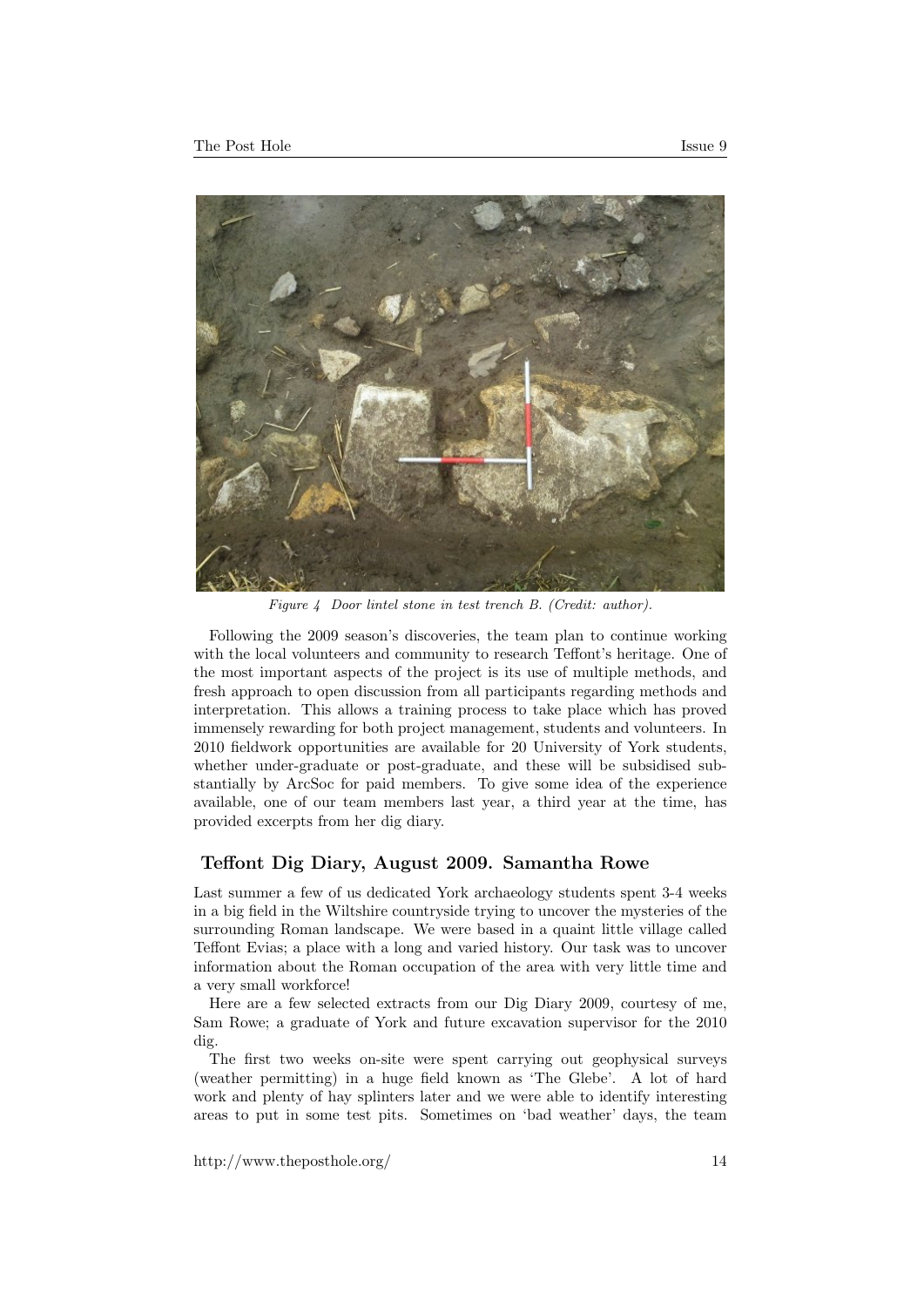would get the afternoon off (yay!). Other times you ended up being allocated to 'augering', which is a very difficult and tedious way of taking soil samples. Some of us enjoyed augering, but others never did quite get the hang of it, especially when it came to deciding what colour the soil was!

Thursday 27th We finished the resistivity work! A great sigh of relief from many!

Friday 28th EXCAVATION BEGAN! We managed to 'hire' a JCB and dug out 5 test trenches. Within 2 hours we had uncovered the remains of stone walling, a batch of pottery, and an articulated cow skeleton! The 3 trenches appropriately became known as 'stone trench', 'bone trench', and 'pot trench'. The next few days were very exciting with more bone and pottery discoveries, with trenches being extended all the time. We were occasionally interrupted by passers-by walking their dogs, asking us what on earth we were doing!

Thursday 3rd Sept After being delayed by rain, our last day was epic: one day to record as much as we possibly could before the rain washed it away! We must have taken over 400 TST points! We all got a little muddy and hysterical, but our hard work paid off.

People's thoughts on their experience at Teffont:

- Faith (now a 3rd year): "Made archaeology enjoyable... made some really good friends through all the hard work! Learnt more than I ever thought I would."
- Richard (local volunteer): "Sore knees. . . field turns out to be full of interesting stuff. . . a new chunk of the big story."

Personally I had a great time. It was very hard work, and by the end of the dig my pathetic tent was about to collapse, but I met some great people and brushed up on my archaeology skills. We all came back to York with a little bit of Teffont in us (mainly in the form of straw splinters!), but were glad we went and can't wait to go back! Like at the end of any dig, this one ended in us thinking, 'if only we had more time!' But there's always the 2010 dig season to look forward to!

#### Bibliography

- Draper, S (2006) Landscape, Settlement and Society in Roman and Early Medieval Wiltshire. Oxford, BAR British Series 419.
- Grinsell, R V (1957) 'Roman Archaeology' in E Crittal (ed) (1957) Victoria County History of Wiltshire. Volume 1, part 2 – Archaeology , 53-274. Oxford, Oxford University Press for Institute of Historical Research.
- Roberts, D (2009) 'A study of the Roman archaeology of the parish of Teffont, Wiltshire, and its wider context in terms of regional settlement patterns.' Unpublished BA dissertation, York.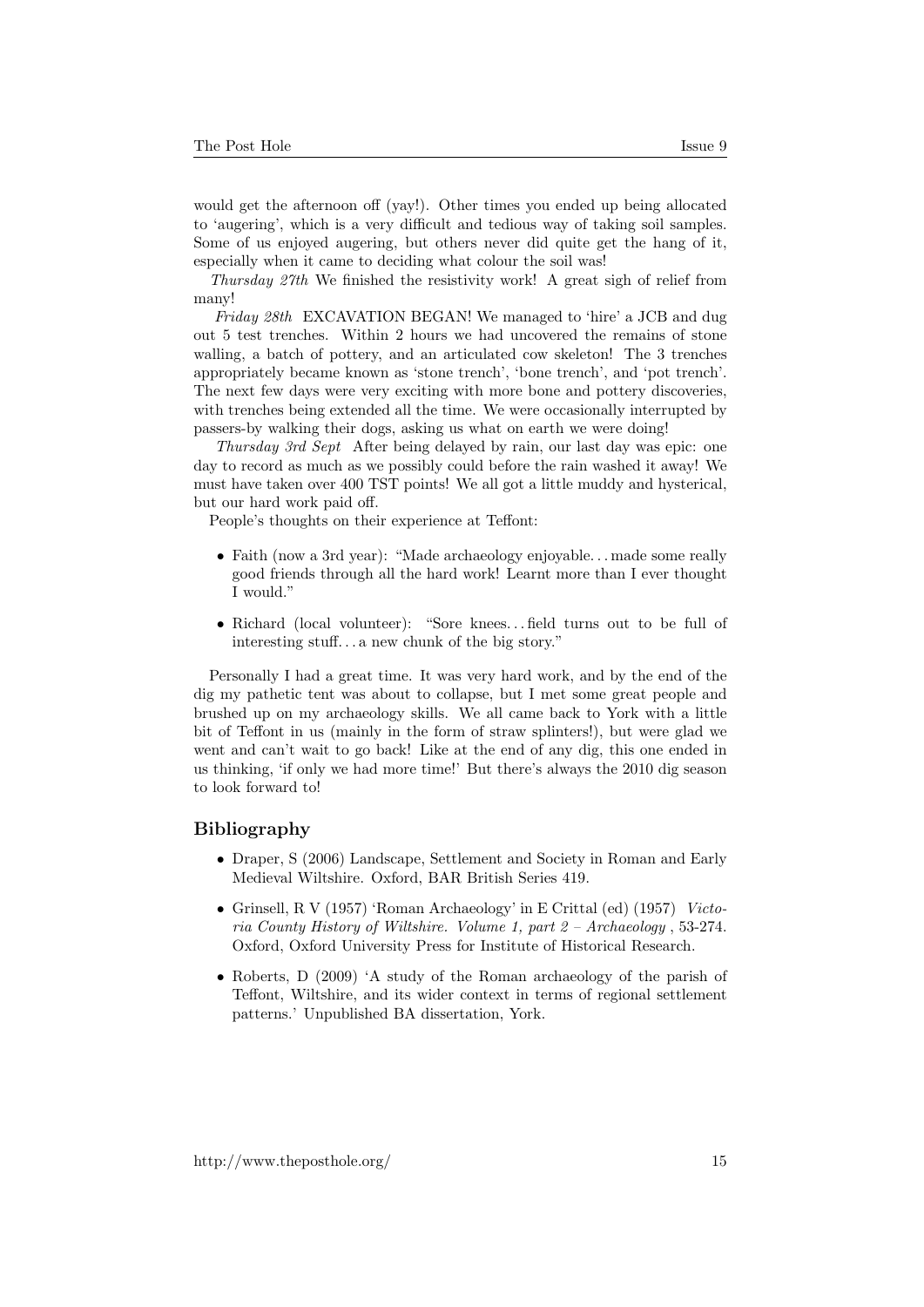### <span id="page-15-0"></span>5 Gertrude Bell and Archaeology in Iraq: from World War I to the 'War on Terror'

#### Erin Lewis ([mailto:eiml500@york.ac.uk](mailto:eiml500@york.ac.uk ))

Gertrude Bell was an extraordinary woman. Although she died at only 58 her life was one of achievement and adventure, and she was, ". . . in her time, the most influential figure in the Middle East" (Howell 2006, 3). Despite the fact that she became a household name during and after WW1, Bell has been largely forgotten, and sadly eclipsed, by the fame of her friend and colleague, T.E. Lawrence. This article will explore Bell's work in Iraq during and after WWI and discuss her legacy for archaeology in the country and what has happened there since her death.

Bell, a traveller from a young age, made at the turn of the 20th century the first of several expeditions into the Arabian Desert (Winstone 1978, 58; Howell 2006, 99), beginning a love affair with the Middle East which was to last a lifetime. Between 1900 and 1914 Bell made 6 journeys into the desert during which time she studied and recorded ruined Abbasid and Byzantine architecture and learned the ways of the desert (Winstone 1978, 58-108, Burgoyne 1958, 212-48  $\&$ Howell 2006, 99-124). Bell's final, and perhaps most famous, expedition before WWI broke out was her 1913-4 journey from Damascas to Hayyil (Winstone 1978, 127; Lukitz 2004). It was her most dangerous journey to date because of the volatile nature of her destination (Lukitz 2004; Howell 2006, 166). Its purpose was to gather information for the British Government about the rival tribes of Wahabi and Shammar (Lukitz 2004; Howell 2006, 166). In terms of exploration her journey was not particularly notable but for the information Bell gathered, about the Rashids and the Ottoman regime, it was of immense diplomatic importance (Lukitz 2004). This contributed to the decision made at the beginning of WWI which took Bell back to the Middle East.

Between her intrepid journeys Bell also made quite a contribution to archaeology. At 33 years old Bell, unsatisfied with her achievements to date, had decided that archaeological work would meet with her own exacting standards for accomplishment (Winstone 1978, 90). During her 1905 trip to western Syria and Anatolia, Bell conducted her customary surveys of the ruins she encountered but it was for Binbirkilisse, the Thousand and One Churches, which she made her journey (Burgoyne 1958, 221; Winstone 1978, 98; Lukitz 2004 & Howell 2006, 113-5, 119). The book resulting from Bell's work at Binbirkilisse, completed with Sit William Ramsay (ecclesiastical archaeologist and epigraphist), is described by Ousterhout and Jackson in the 2008 edition as "one of the most enduring works of scholarship on the Byzantine monuments of Asia Minor" (2008, ix) and it is still, 100 years after its first publication, considered the standard work on this subject (Howell 2006, 127). Bell's other important contribution to archaeology is her book The Palace and Mosque at Ukhaidir (1914), considered by some to be "her most important contribution to archaeology" (Lukitz 2004).

Bell found Mesopotamia in a state of dissent when she arrived in April 1917 (Burgoyne 1961, 57). She was there as part of the War Office and based in Baghdad (Burgoyne 1958, 15-55; Howell 2006, 220-273). As one of the only Westerners to have travelled extensively through Palestine and the Levant Bell's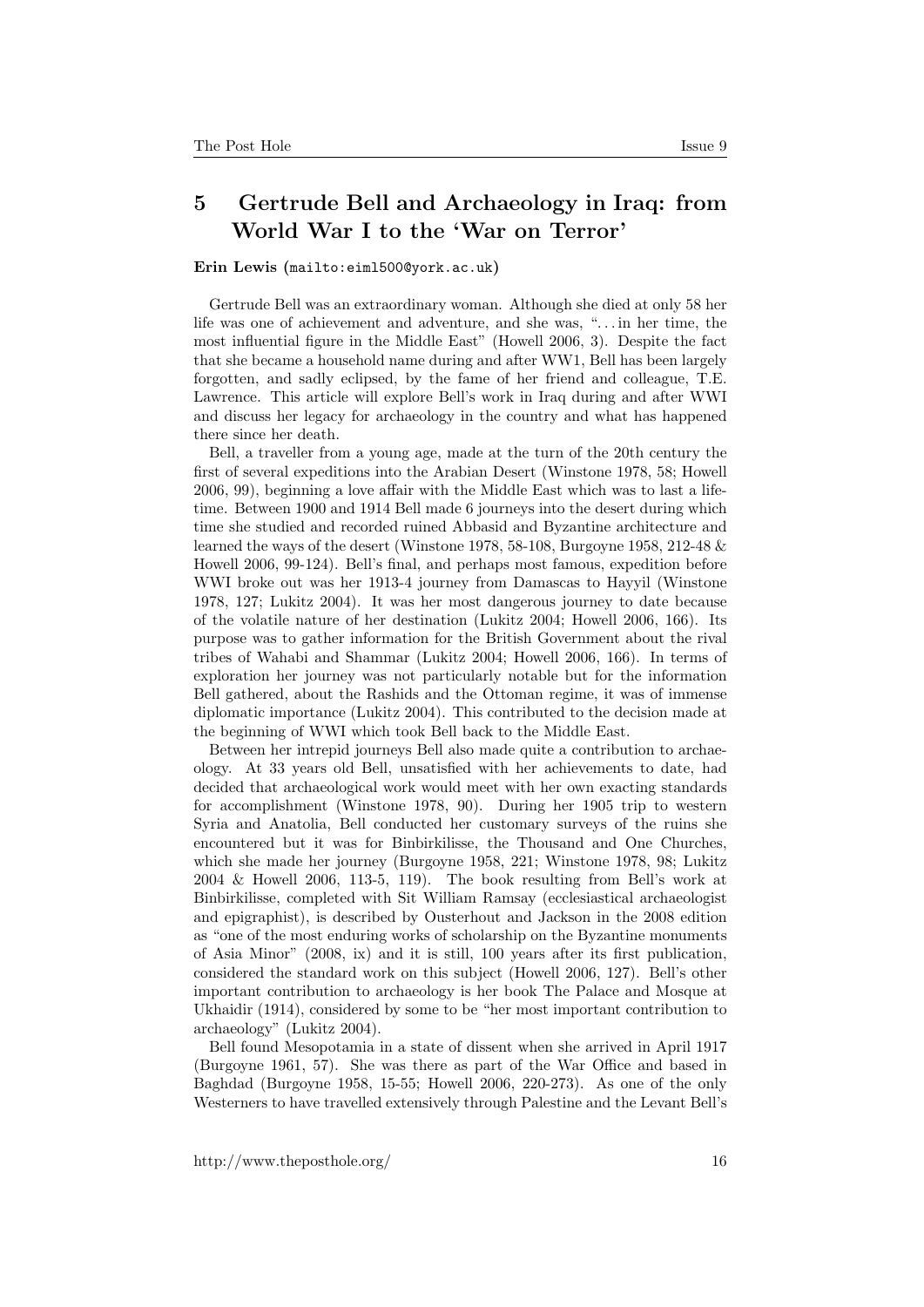knowledge was unique, making the documents she compiled invaluable to the administration of Mesopotamia during the 1920s (Burgoyne 1961, 30-1, 58; Winston 1978, 96-8, 161). Bell's political role, at which she work tirelessly, helped to bring Prince Feisal, son of the Sharif of Mecca, to the throne (Howell 2006, 352), but it is her archaeological work that she took up after the war which is the focal point of this article.

Once an Iraqi government was in place Bell began, gradually, to focus on archaeology again. In October 1922 the Cabinet appointed Bell honorary Director of the new Department of Antiquities which was placed under the jurisdiction of the Ministry of Public Works (Bell 1930, 527; Winstone 1978, 243; Howell 2006, 410). This change in her focus was prompted by the attempt made by Sir Percy Cox and T.E. Lawrence to move artefacts found before the war by a German team under Dr Herzfeld, from Samarra to the British Museum (Winstone 1978, 242-3). Bell began by writing a Law of Excavations which was passed at the end of 1922 (Bell 1930, 528). The more stable political climate had brought requests to conduct excavations at Iraq's many archaeological sites flooding in from all corners of the world and so the need for updated antiquities legislation was desperate (Howell 2006, 410; Fagan 2007, 284).

By October 1923 Bell was working with the Ministry of Works on a proposal for a museum to display the antiquities she claimed for Iraq (Bell 1930, 543). According to Howell (2006, 410) Bell soon had "the richest collection in the world of objects representing Iraq's early history" displayed in a few rooms near the palace in Baghdad (Fagan 2007, 287). By March 1926 Bell had acquired a more suitable building for her museum (Bell 1930, 601-2, 607; Fagan 2007, 287). The first room of the museum, the Babylonian Stone Room, was officially opened by King Feisal in June 1926 (Bell 1930, 615-8; Fagan 2007, 288).

It was during this time that Bell wrote "I always feel, when I'm back to archaeology, that I'm nothing better than an antiquarian at heart" (Bell 1930, 603). This may refer to her lack of formal training, for despite her obvious talent for archaeology she had had little instruction apart from a few weeks spent with Dr David Hogarth in Greece while on holiday in 1898 (Burgoyne 1958, 59; Winstone 1978, 66-7). I would suggest, however, that Bell was too modest and self-critical. The very fact that she was a Western archaeologist fighting the corner of the origin country for so many priceless objects makes her much more than an antiquarian. As Bell's political role diminished the sense of Iraqi nationalism that had guided her politics transferred into her archaeological work during the last years of her life. Although she was not the instigator of nationalist ideas in the country, for they were already emerging before WWI (Fagan 2007, 276), she gave the people of Iraq control over their antiquities and therefore control over their past. This gave the Iraqis a sense of national identity, embodied in the museum she set up (Fagan 2007, 341), an essential component for a new country to be successful.

The large-scale excavations run by a single archaeologist of Woolley and Bell's era were being replaced by teams of specialists working at a slower pace on a smaller scale (Fagan 2007, 310). Likewise, Bell's work was instrumental in bringing an end to the activities of "self-taught amateurs and treasure hunters" who dominated research in the Middle East before WWI (Fagan 2007, 155). Iraq's relatively settled political atmosphere during the 1920s-early 1930s was an important factor in the success of Bell's work and the new methods of excavation being developed (Fagan 2007, 311). This time "marked the end of a heroic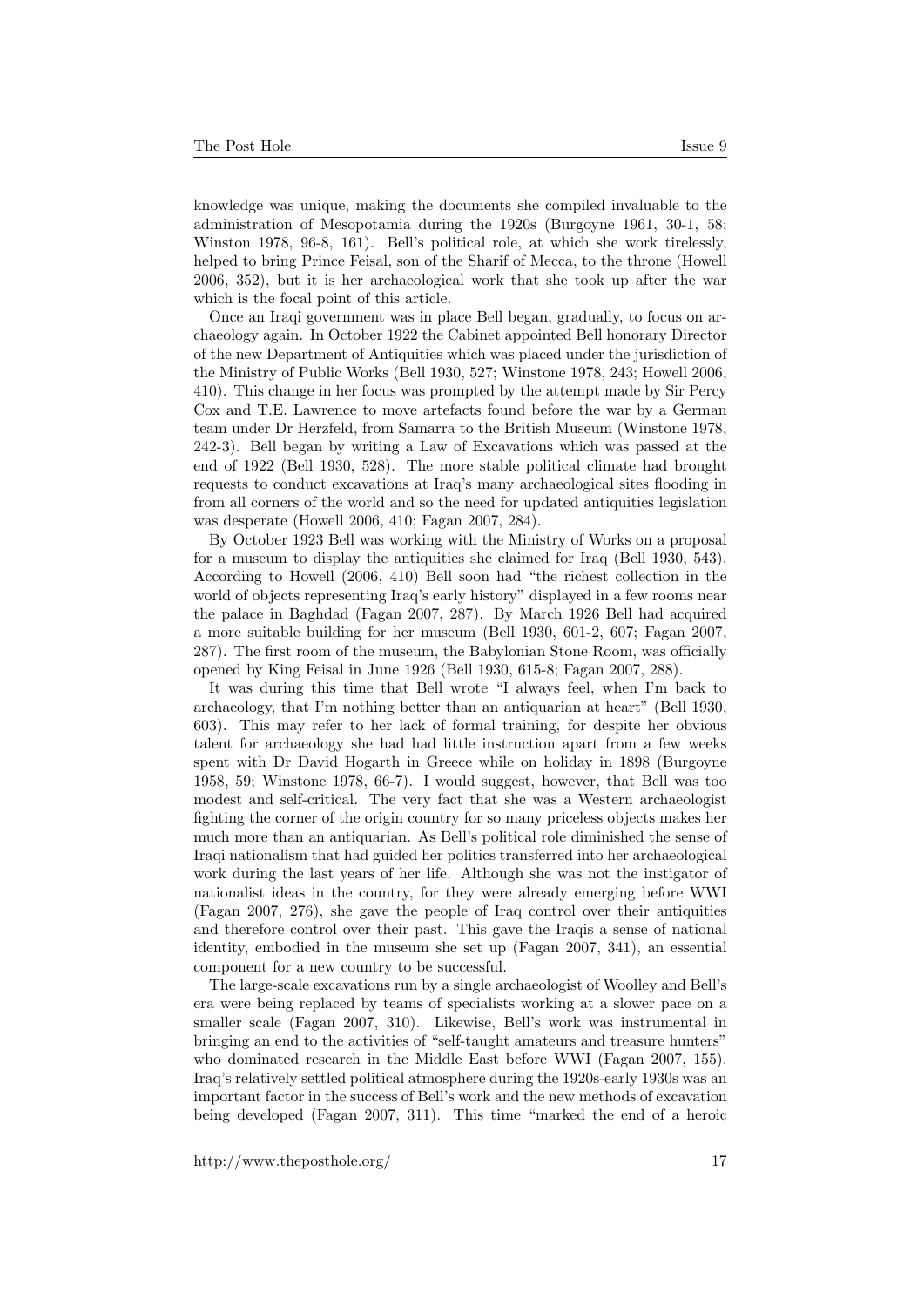era in archaeology that saw unlicensed treasure hunting replaced by scientific digging focused on solving specific historical problems" (Fagan 2007, 307, 309). Although Bell had no role in the development of such new techniques she set up the infrastructure which created favourable conditions for these excavations while putting control of them in the hands of the Iraqi people.

The approach of antiquarians of earlier centuries, such as Austen Henry Layard, had resulted in Arabian artefacts languishing in foreign collections (Fagan 2007, 284). Bell's love for the country and its people allowed her, as a Westerner, to understand the importance of these objects to the nation's hitherto non-existent national identity. If Iraq was going to be a nation it needed a national identity which it could only get from its past. Bell dedicated the last years of her life to this cause. Bell's law encompassed the rights of both the country and the excavator (Bell 1930, 521; Howell 2006, 410). Armed with her new law and accompanied by Major J.M. Wilson (Ministry of Public Works) Bell began the important task of travelling to archaeological sites at the end of each season in order to divide the finds between Iraq and the archaeologist (Winstone 1978, 243; Howell 2006, 410-11). It was a difficult task for although, by rights, the most precious pieces should remain in Iraq often they required special preservation for which Bell's facilities could not yet cater; for example at Kish, where she allowed the archaeologist to keep an early Babylonian copper stag (Bell 1930, 557). Bell also visited sites that were not under excavation and if she discovered locals digging them, as at the southern Babylonian city of Erech, she often purchased objects they found (Bell 1930, 549). Bell was changing the way archaeology was managed in order to protect Iraq's heritage.

Bell died in July 1926 at the age of fifty-eight from an overdose of sleeping pills (Fagan 2007, 288). A plaque dedicated to her and a bust of her were erected in her museum after her death (Howell 2006, 415; Fagan 2007, 288). Bell's legacy in Iraq is ongoing although it has been severely affected firstly by the extreme nationalism of successive Iraqi governments and secondly by the two gulf wars. King Feisal died in 1933 and was succeeded by his son Prince Ghazi (Fagan 2007, 319). But Ghazi was young and inexperienced and the government was soon under the control of Iha al'-Watana or the National Brotherhood Party (Fagan 2007, 319). Their hard-line nationalism was carried through into the Department of Antiquities by the new director, Sati al-Husri, who disliked the presence of foreign excavators (Fagan 2007, 319). He condemned Bell's Law of Excavations, claiming it allowed the theft of Iraq's antiquities and set about re-writing the law so that it became increasingly difficult for foreign excavators to export finds (Fagan 2007, 319). This had the desired effect; most foreign archaeologists left the country or did not return for new seasons of work (Fagan 2007, 319). The only one to fight these restrictions was Woolley who demanded to be able to export several important finds from Ur on the grounds that Iraq did not, at the time, have the appropriate resources for restoration (Fagan 2007, 319-20). Sati also built a new museum, with a grand Assyrian-style entrance, to replace Bell's simple government buildings (Fagan 2007, 320). By the end of the 1930s the Iraqis were taking on ever greater responsibility for research in their country and had even built facilities for conservation (Fagan 2007, 320).

These improvements were facilitating new and exciting research. In 1936 Fuad Safar, one of two Iraqi archaeologists trained in America, returned to Iraq, giving the Department of Antiquities its first chance to sponsor Iraqi-led excavations (Fagan 2007, 320). The department's first large-scale excavation took place at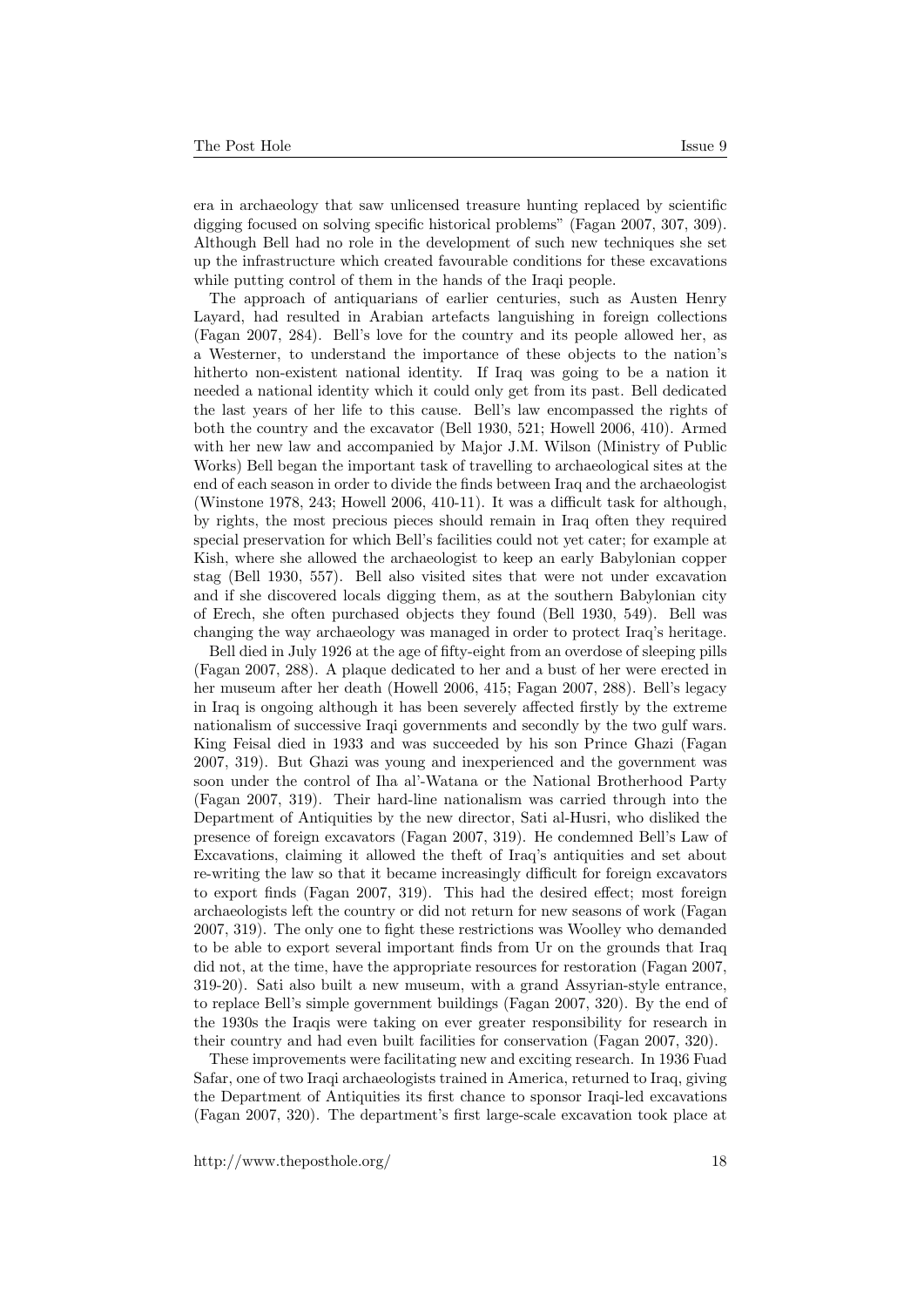Tell 'Uqair in 1940 and "gave the Iraqis the confidence and training to conduct excavations without foreign support" (Fagan 2007, 320-1). These excavations continued allowing the Iraqi's to make their own discoveries whilst training their own archaeologists, and later conservators and curators (Fagan 2007, 321- 3, 2329). Their work helped to extend the knowledge of Iraqi society further and further into the past (Fagan 2007, 323) "By the 1970s Iraq. . . had one of the best cultural heritage organisations in the world" but it was virtually impossible for foreign archaeologists to gain excavation permits (Fagan 2007, 327, 329). The Department of Antiquities, now the Antiquities Authority, had a new museum, now the Iraq National Museum, boasting twenty galleries with more than 10,000 objects portraying 10,000 years of Iraq's history (Fagan 2007, 333, 329). Iraq also boasted thirteen regional museums and exhibits at many archaeological sites (Fagan 2007, 329). The placement of 1,600 guards at sites across the country had halted looting by local people and archaeologists alike (Fagan 2007, 329- 30). In 1974 the antiquities law was tightened yet again, restricting export to scientific samples and study materials only (Fagan 2007, 330). Exciting finds continued but all excavation was halted with the invasion of Kuwait and the First Gulf War (Fagan 2007, 330, 333).

The First Gulf War, through the United Nations sanctions imposed after it, condemned Iraq's heritage metaphorically and the Second Gulf War, through an unsuccessful attempt to secure the Iraq National Museum early in the conflict (Fagan 2007, 335-6), allowed its physical decimation. In 1991 the Antiquities Authority was dismantled causing a loss of personnel resulting in looting at nine of the country's thirteen regional museums (Fagan 2007, 334). The Iraq National Museum itself was damaged by bombing and flooding (Fagan 2007, 334). When Operation Iraqi Freedom broke out in 2003 the Iraq National Museum was at the top of a list of buildings to be secured as soon as Baghdad was taken, but the Iraqi Republican Guards occupied it as a stronghold and during the battle that followed more damage was caused and up to 400 looters gained entrance (Fagan 2007, 335-6). In the months that followed it was discovered that about 14,000 objects had been stolen, of which 5,500 have since been returned (Fagan 2007, 337-8). Since then there has been little excavation conducted in Iraq, the museum remains closed and there is heated debate over how Iraq's heritage should be managed (Lawler 2009, 570). But there are those who are working tirelessly to return the looted items to their proper place and slowly but surely some of the many missing artefacts are being returned (Lawler 2008, 30). It is a dangerous task however; in November 2004 a truck carrying confiscated items on its way to Baghdad was hijacked, its driver and guards killed and the artefacts stolen (Lawler 2008, 30).

This loss of their past is to the Iraqis devastating (Fagan 2007, 341). The Iraq National Museum ". . . has been a symbol of [their] emerging identity for all Iraqis, regardless of religious or tribal affiliation" and the looting of it and its continued closure damages their national identity (Fagan 2007, 341) and therefore the national unity that, as a nation of tribes and factions, Bell helped them to establish in the 1920s. Bell's legacy, which began as an interest in archaeology while on holiday, became the achievement of unity for a people who live in separate factions but has been halted by war. Bell's nationalist position combined with her knowledge and understanding of both the Iraqi people and their ancient history allowed her to revolutionise the way archaeology was managed in Iraq and begin to return control of it to the people. She wrote